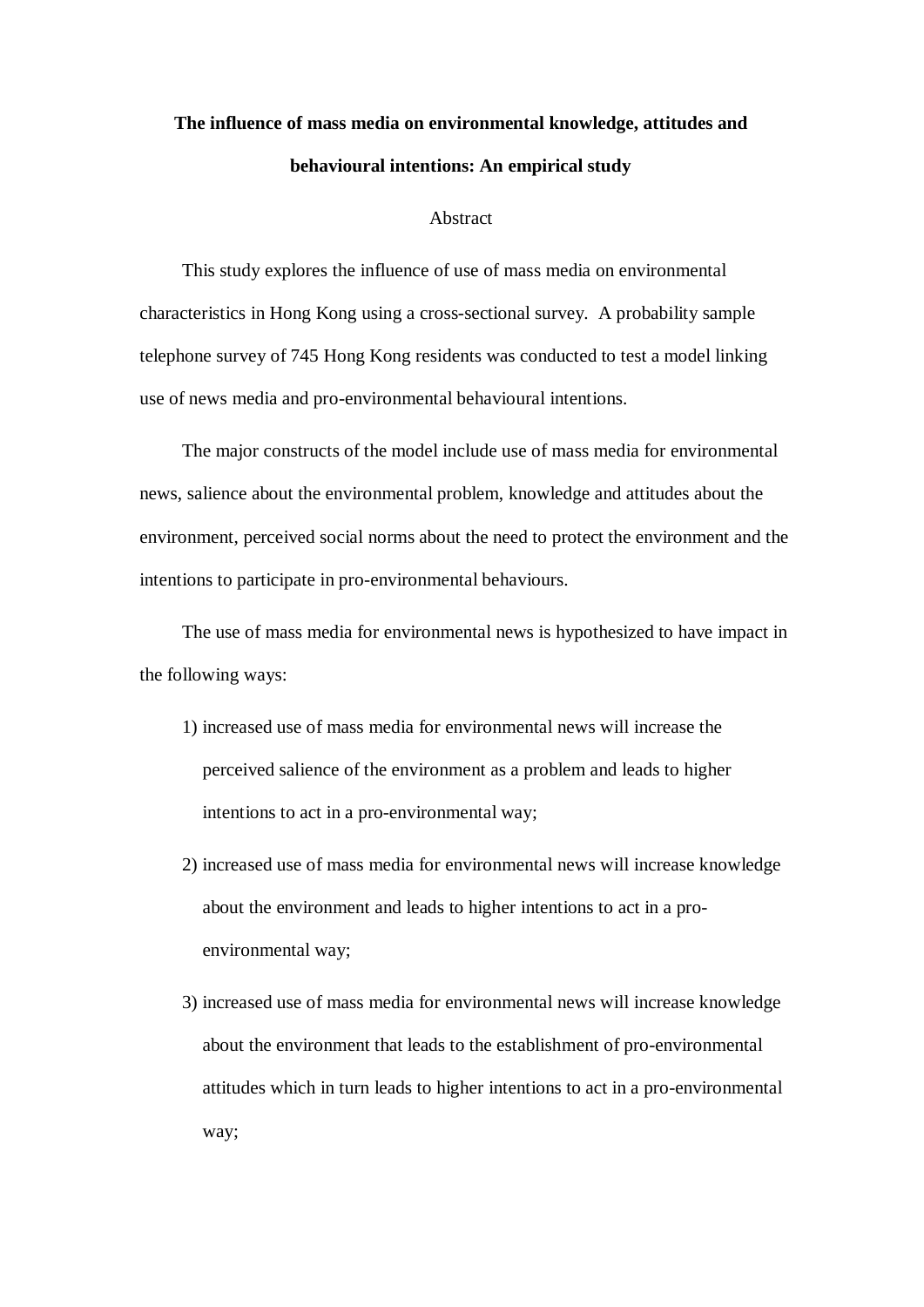- 4) increased use of mass media for environmental news will influence the establishment of pro-environmental attitudes which in turn leads to higher intentions to act in a pro-environmental way; and
- 5) increased use of mass media for environmental news will increase perceived norms to protect the environment which in turn leads to higher intentions to act in a pro-environmental way.

Results indicated that use of mass media for environmental news had great impact on the public's intentions to participate in various types of pro-environmental behaviours.

Use of mass media for environmental news helped to increase knowledge about the environment and to establish favourable attitudes toward the environment. Use of mass media for environmental news was also positively related to the degree of perceived social norms. The inclusion of the government and the mass media as sources of influence for environmental protection was first introduced and measured explicitly in the research program. The direct effect of use of mass media on behavioural intentions was strong, indicating that use of mass media served as an important reminder to motivate green actions.

Demographic variables had important and differential impact on use of mass media and environmental knowledge, attitudes, perceived social norms and behavioural intentions. (399 words)